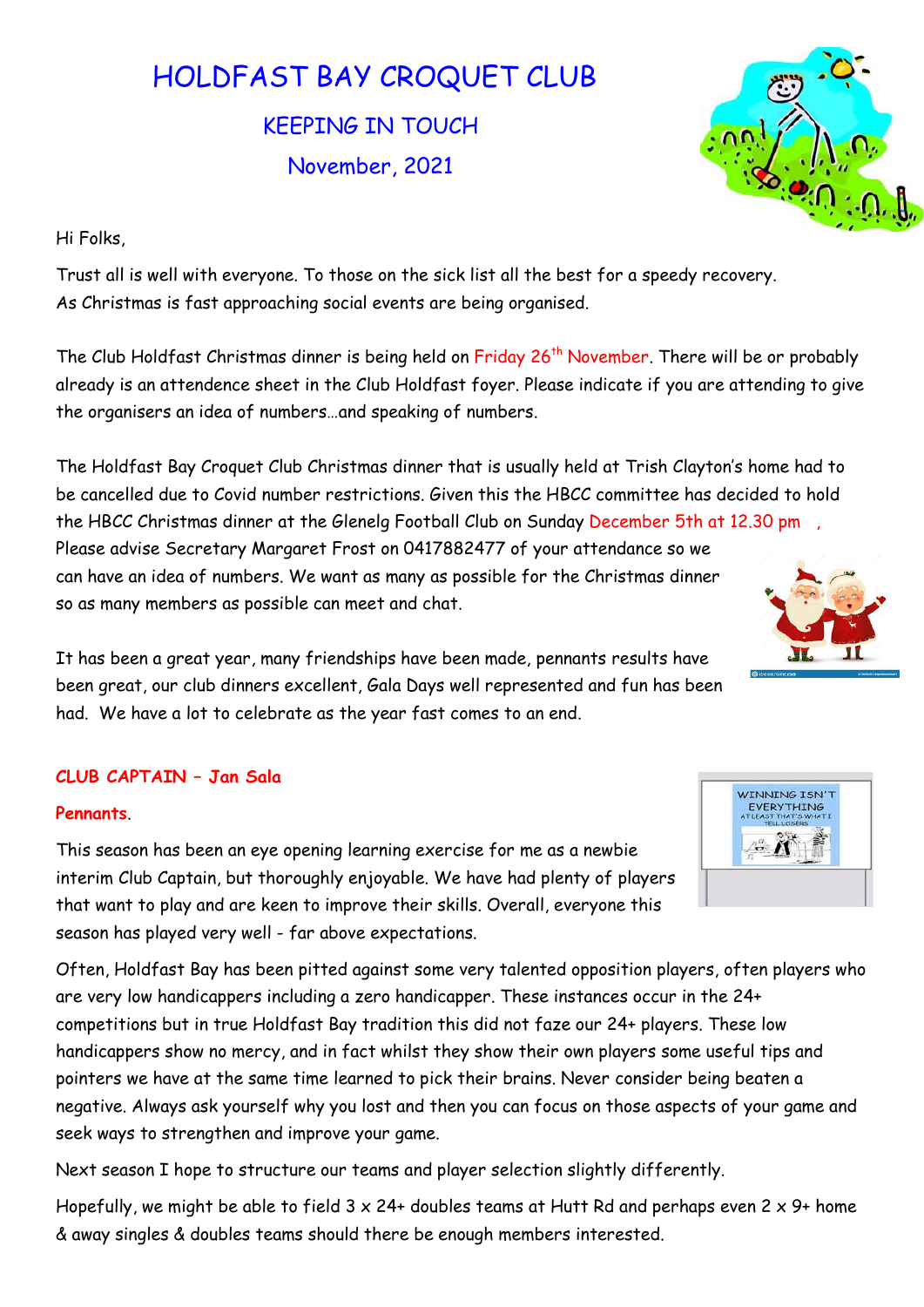Maybe, we will also be able to arrange some skills practice and strategy sessions along with explanations of the often misunderstood "crush shot", "double tap", "off side rule", and "wrong" ball played options available to the non offending party.

The opposition know that no matter which Holdfast Bay team they play they will get a tough match.

The annual schedule for tournaments and gala days is always crowded and as always Holdfast Bay Croquet Club is conspicuously represented. Recent successes have been recorded by Paul Wahlstedt and Colin Broom. Paul was successful in winning a 5+ Singles tournament and an 8+ Doubles in partnership with Colin Broom. Colin Broom was successful in winning the Brighton Gala Day recently. Well done to both members and to all our members.

Entering tournaments and galas are important for two reasons:

1) It projects our club's image out into the South Australian croquet community, raising our club's profile. Our uniform not only encourages an esprit de corp amongst members but advertises us to other clubs in relation to our attitude about how we go about our business, that we take a professional attitude to croquet by wearing our uniforms.

2) Most importantly entering competitions outside of the club enhances member's playing skills by exposing them to a range of techniques they may not have encountered if they play constantly at the club. It's important to be exposed to different players and their skills.

# Around the Courts – Green Keeper Liaison Officer (GKLO) Colin Broom

The greenkeepers will be doing the remediation work on our croquet courts after our midweek pennant series is finished in November.

For a period of approximately 5 weeks after that court Number Two will be off limits but we will be able to use D green for a second court.

This work is to take place on November 29<sup>th</sup> & 30<sup>th</sup> and croquet volunteer workers would be appreciated for about four hours on each of these days to move the cored soil from the court to the car park and on the second day to move sand from the car park to the court.

Obviously this work will be quite labour intensive with wheelbarrows etc. but the more volunteers we get the less work it is for individuals therefore l hope our croquet members who feel they are fit enough to help will join in.

It is of course realised that for health and safety reasons some of our members who volunteer at every opportunity will not be able to help this time but l am hoping others who feel able to help in this venture can spare a couple of hours to help improve our courts so we can enjoy our games on an improved surface.

### UNIFORM.

A reminder that if ordering tops/shirts from Greatex on Port Rd., Beverley that they have both synthetic and cotton shirts so please stipulate which ones requiring.

Does anyone know about 3 club tops that have been left in our club rooms. 2 blue, 1 white.